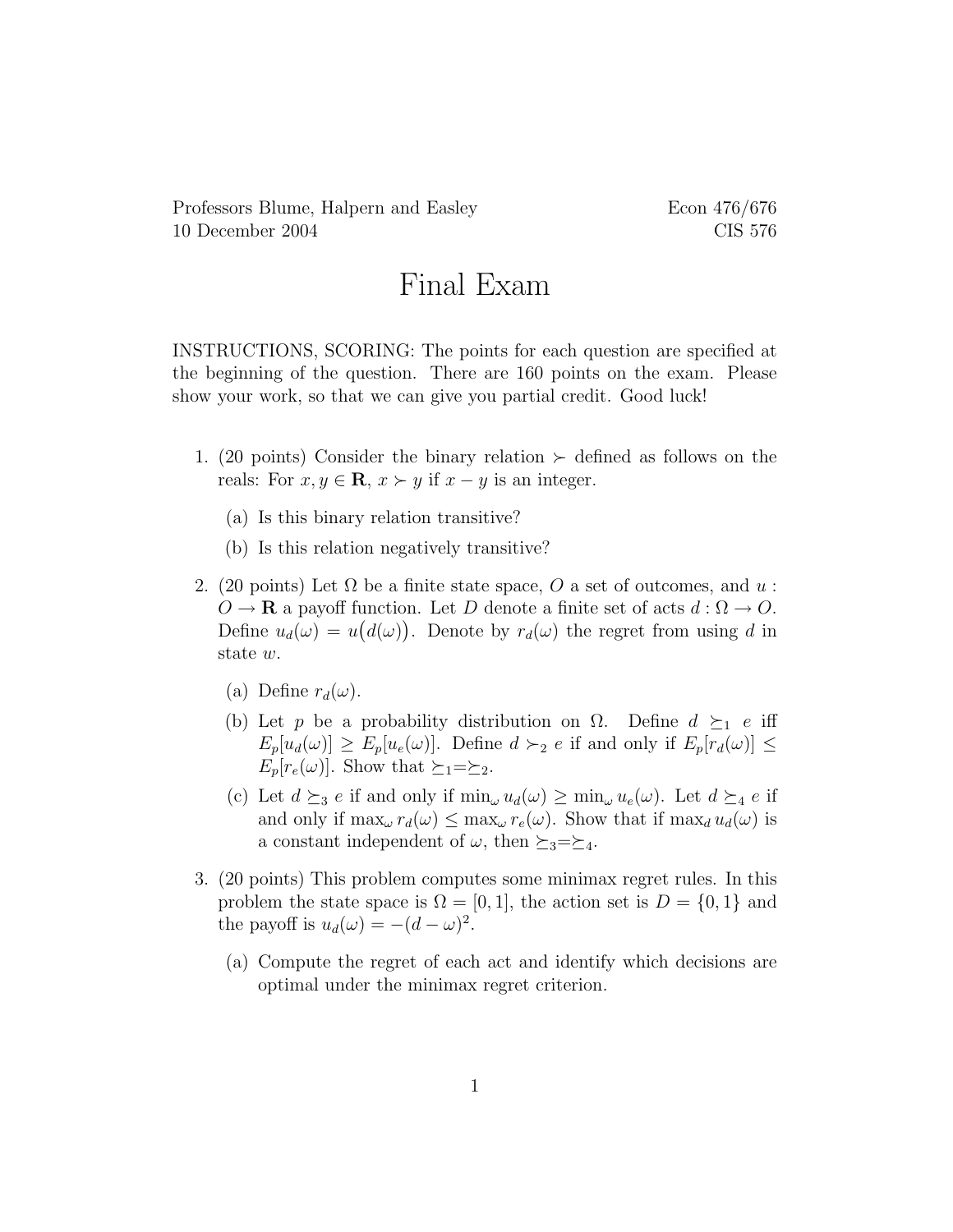- (b) Now suppose that randomized decision procedures can be used. The set of rules is now  $p \in [0, 1]$ , where p is the probability of choosing  $d = 0$ . The payoff to rule d in state  $\omega$  is its expected payoff,  $U(\omega, p) = -p\omega^2 - (1 - p)(1 - \omega)^2$ . Find the randomized rules which are optimal under the minimax regret criterion.
- 4. (20 points) Given two acts a and b, say that a weakly dominates b (with respect to a utility function u) if for all states  $s \in S$ , we have  $u(a(s)) \geq u(b(s))$  and for some  $s' \in S$ , we have  $u(a(s)) > u(b(s))$ . Suppose that a weakly dominates b. Which of  $a \succ b$ ,  $a \sim b$ , and  $b \succ a$ can/must happen with each of the following decision rules:
	- (a) maximin,
	- (b) minimax regret,
	- (c) the principle of insufficient reason.

If you think one of these can't happen, given an example that demonstrates it; if you think it must happen, explain why. (Note: 1-2 sentence explanations suffice in each case.)

5. (20 points) Consider the following Bayesian network containing 3 Boolean random variables (that is, the random variables have two truth values— $true$  and  $false$ ):

$$
\begin{array}{c}\nA \\
\nearrow \\
B\n\end{array}
$$

Suppose the Bayesian network has the following conditional probability tables (where X and  $\overline{X}$  are abbreviations for  $X = true$  and  $X = false$ , respectively):

$$
Pr(A) = .1
$$
  
\n
$$
Pr(B | A) = .7
$$
  
\n
$$
Pr(B | \overline{A}) = .2)
$$
  
\n
$$
Pr(C | A) = .4)
$$
  
\n
$$
Pr(C | \overline{A}) = .6)
$$

(a) What is  $Pr(\overline{B} \cap C \mid A)$ ?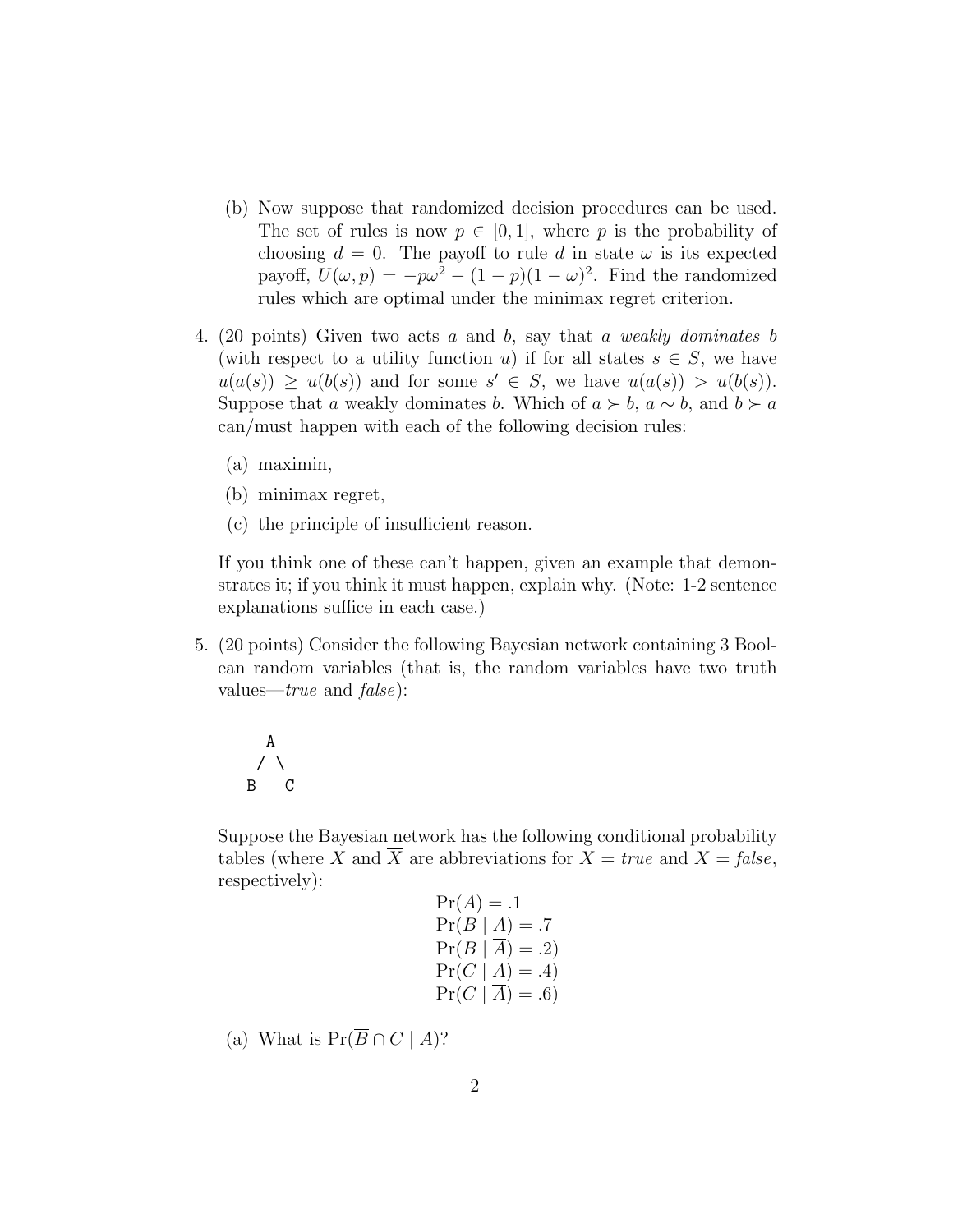- (b) What is  $Pr(A | \overline{B} \cap C)$ ?
- (c) Suppose we add a fourth node labeled D to the network, with edges from both  $B$  and  $C$  to  $D$ . For the new network
	- (i) Is A conditionally independent of  $D$  given  $B$ ?
	- (ii) Is  $B$  conditionally independent of  $C$  given  $A$ ?

In both cases, explain your answer.

6. (20 points) Consider the following CP (ceteris paribus) network:

 $A \rightarrow B \rightarrow C$ 

with the following conditional preference tables:

| A.<br>$\it a$  |                               |
|----------------|-------------------------------|
| $\overline{a}$ | h<br>$b \succ$                |
| $\it a$        | $b \succ$<br>$\boldsymbol{b}$ |
|                |                               |
| b              | $\overline{c}$<br>$c \succ$   |
| h              | Ċ<br>٩                        |

- (a) Does it follow from this CPnet that  $abc \succ a\overline{b}\overline{c}$ ? (Explain why or why not; a simple yes or no will not get any points.)
- (b) Does it follow from this CPnet that  $\overline{a}b\overline{c} \succ a\overline{b}c$ ? (Again, explain why or why not.)
- 7. (20 points) Consider the lotteries:
	- A If Hillary Clinton is the next President then you win \$1 with probability p and \$0 with probability  $1 - p$ ; if she is not then you win \$1 with probability 0 and \$0 with probability 1.
	- B If Hillary Clinton is the next President then you win \$1 with probability 0 and \$0 with probability 1; if she is not then you win \$1 with probability q and \$0 with probability  $1 - q$ .
	- C You win \$1 with probability  $1/2$  and \$0 with probability  $1/2$ .

Suppose that  $$1 \succ $0$ .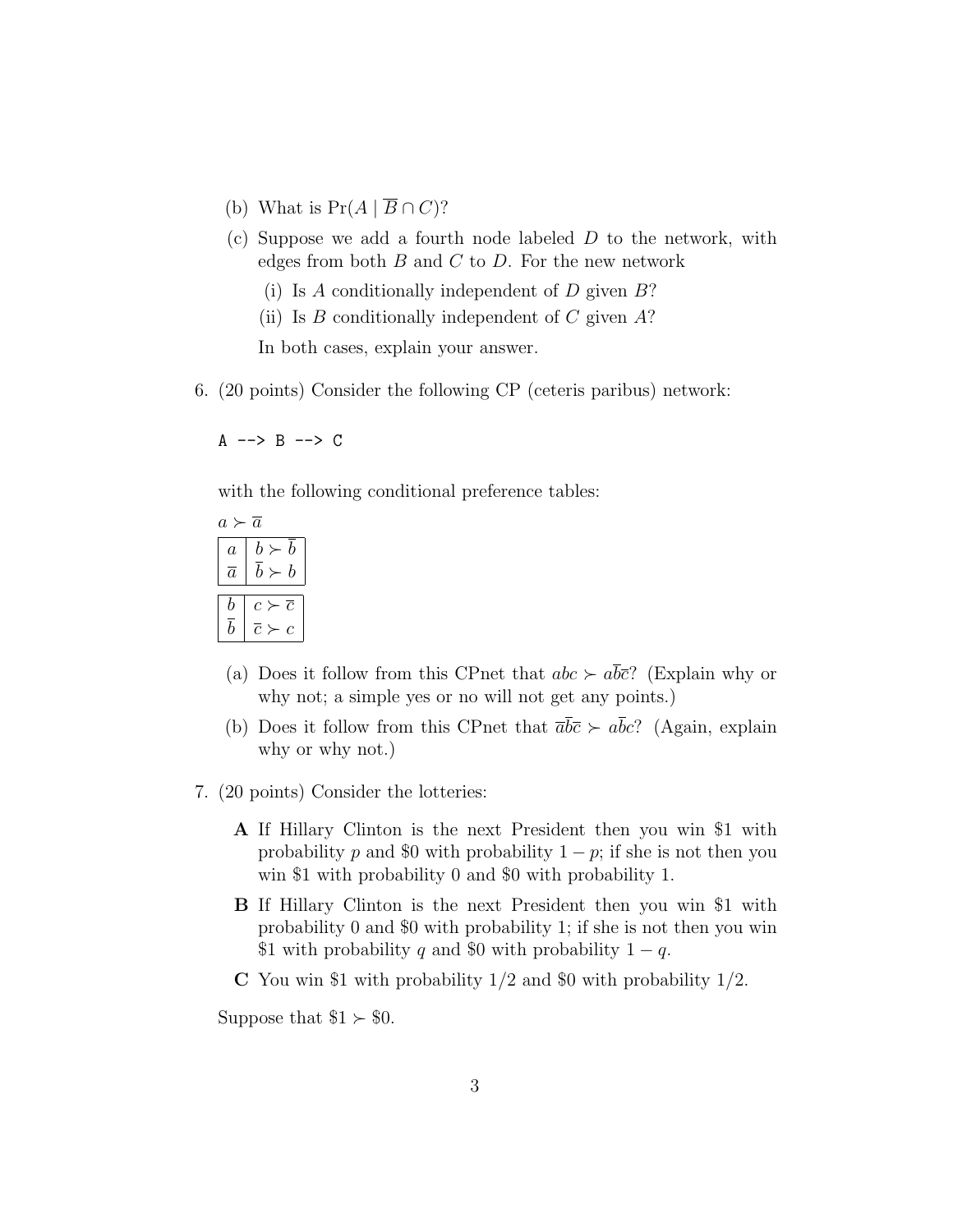- (a) Suppose p and q are such that the decision maker is indifferent between lotteries A and B. Assuming that this decision maker is a subjective expected utility maximizer (with a state independent payoff function) determine the decision maker's subjective probability that Hillary Clinton is the next President.
- (b) Now suppose that  $p = q = 1$ , the decision maker may or may not be indifferent between A and B and for these values of  $p$  and  $q$ we have  $C \succ A$  and  $C \succ B$ . Show that in this case the decision maker cannot be a subjective expected utility maximizer.
- (c) For the values of p and q and preferences in part (b) suppose that the decision maker acts as if he has a utility function on money u, a set of probabilities  $\Pi$  on the states, Hillary and not-Hillary, and evaluates each lottery using the element of Π that minimizes the expected utility of the lottery. What do you know about Π?
- 8. (20 points) A decision maker has to allocate his initial wealth  $w_0 > 0$ between two assets. One asset is risk free and pays a certain return of 1 for every dollar invested. The other is risky; its return per dollar invested is given by the random variable r which takes on values  $\bar{r}$  or r. Let  $\alpha \in [0,1]$  be the fraction of wealth invested in the risky asset. So future wealth is  $w = (1 - \alpha)w_0 + \alpha w_0 r$ .
	- (a) In this part of the question the decision maker is a von-Neumann Morgenstern expected utility maximizer with payoff function for future wealth  $u(w)$ . Assume that  $u'(w) > 0$  and  $u''(w) < 0$  for all w and that the expectation of  $r$  is greater than one. Show that the optimal choice of  $\alpha$  is greater than 0.
	- (b) Now the distribution of  $r$  is uncertain. It depends on the state of nature which is either H or L. In state H,  $r = \bar{r}$  with probability p and  $r = r$  with probability  $1 - p$ . In state L,  $r = \bar{r}$  with probability q and  $r = r$  with probability  $1 - q$ . Suppose that for each  $\alpha$  the decision maker's preferences over lotteries satisfy the Anscombe and Aumann axioms. Let  $\pi$  represent the decision maker's subjective probability of state H and let  $u(w)$  be his payoff function for future wealth. Write the decision maker's expected utility as a function of  $\alpha$ .